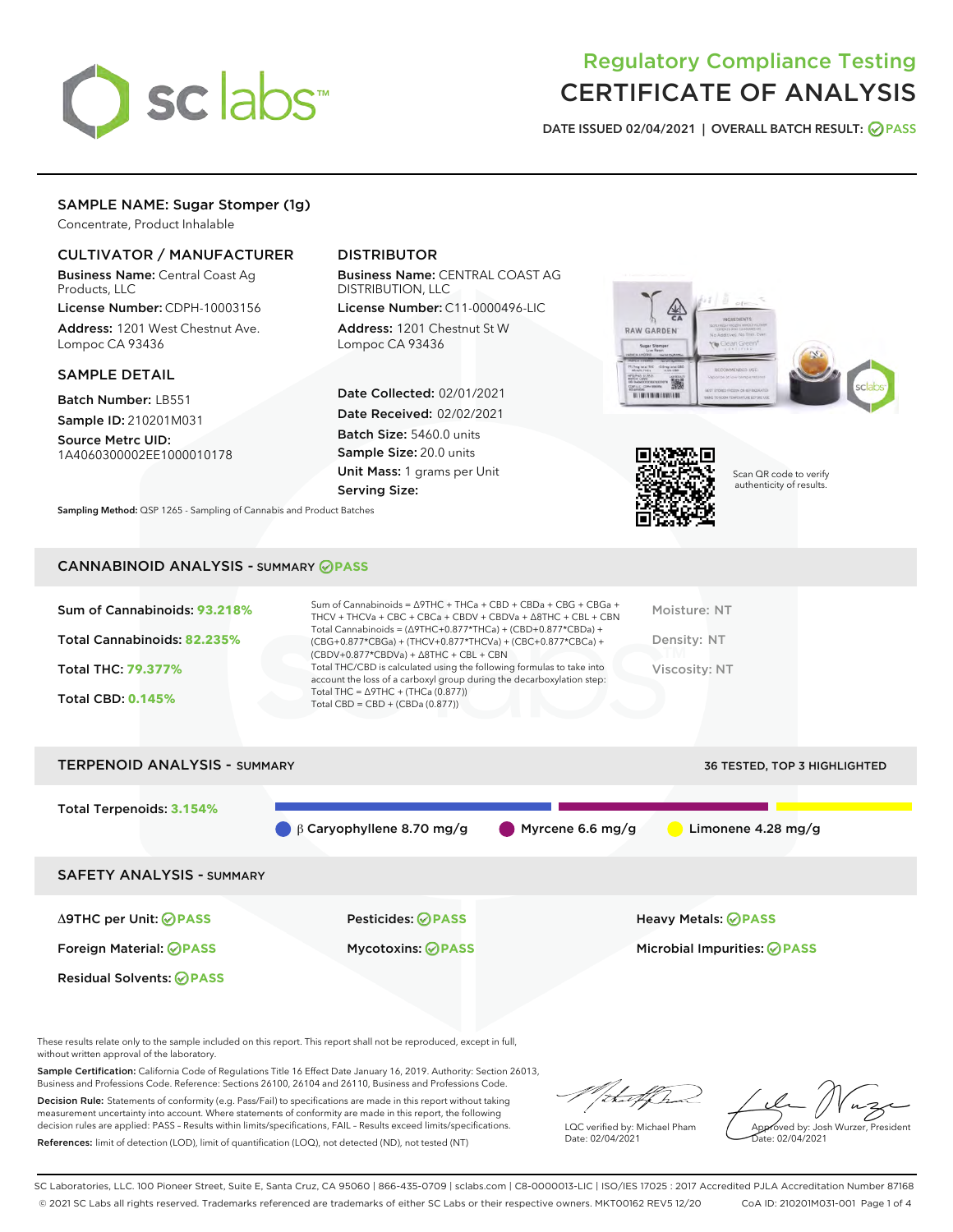



SUGAR STOMPER (1G) | DATE ISSUED 02/04/2021 | OVERALL BATCH RESULT: **○** PASS

## CANNABINOID TEST RESULTS - 02/02/2021 2 PASS

Tested by high-performance liquid chromatography with diode-array detection (HPLC-DAD). **Method:** QSP 1157 - Analysis of Cannabinoids by HPLC-DAD

#### TOTAL CANNABINOIDS: **82.235%**

Total Cannabinoids (Total THC) + (Total CBD) + (Total CBG) + (Total THCV) + (Total CBC) + (Total CBDV) + ∆8THC + CBL + CBN

TOTAL THC: **79.377%** Total THC (∆9THC+0.877\*THCa)

TOTAL CBD: **0.145%**

Total CBD (CBD+0.877\*CBDa)

TOTAL CBG: 1.92% Total CBG (CBG+0.877\*CBGa)

TOTAL THCV: 0.286% Total THCV (THCV+0.877\*THCVa)

TOTAL CBC: 0.507% Total CBC (CBC+0.877\*CBCa)

TOTAL CBDV: ND Total CBDV (CBDV+0.877\*CBDVa)

| <b>COMPOUND</b>            | LOD/LOQ<br>(mg/g) | <b>MEASUREMENT</b><br><b>UNCERTAINTY</b><br>(mg/g) | <b>RESULT</b><br>(mg/g) | <b>RESULT</b><br>(%) |
|----------------------------|-------------------|----------------------------------------------------|-------------------------|----------------------|
| <b>THCa</b>                | 0.05/0.14         | ±22.207                                            | 864.10                  | 86.410               |
| <b>A9THC</b>               | 0.06/0.26         | ±1.237                                             | 35.95                   | 3.595                |
| <b>CBGa</b>                | 0.1 / 0.2         | ±0.97                                              | 18.5                    | 1.85                 |
| <b>CBCa</b>                | 0.07/0.28         | ±0.283                                             | 5.78                    | 0.578                |
| <b>THCVa</b>               | 0.07/0.20         | ±0.156                                             | 3.26                    | 0.326                |
| <b>CBG</b>                 | 0.06/0.19         | ±0.116                                             | 2.94                    | 0.294                |
| <b>CBDa</b>                | 0.02/0.19         | ±0.048                                             | 1.65                    | 0.165                |
| A8THC                      | 0.1 / 0.4         | N/A                                                | <b>ND</b>               | <b>ND</b>            |
| <b>THCV</b>                | 0.1/0.2           | N/A                                                | <b>ND</b>               | <b>ND</b>            |
| <b>CBD</b>                 | 0.07/0.29         | N/A                                                | <b>ND</b>               | <b>ND</b>            |
| <b>CBDV</b>                | 0.04 / 0.15       | N/A                                                | <b>ND</b>               | <b>ND</b>            |
| <b>CBDVa</b>               | 0.03/0.53         | N/A                                                | <b>ND</b>               | <b>ND</b>            |
| <b>CBL</b>                 | 0.06/0.24         | N/A                                                | <b>ND</b>               | <b>ND</b>            |
| <b>CBN</b>                 | 0.1/0.3           | N/A                                                | <b>ND</b>               | <b>ND</b>            |
| <b>CBC</b>                 | 0.2 / 0.5         | N/A                                                | <b>ND</b>               | <b>ND</b>            |
| <b>SUM OF CANNABINOIDS</b> |                   |                                                    | 932.18 mg/g             | 93.218%              |

#### **UNIT MASS: 1 grams per Unit**

| ∆9THC per Unit                                                                            | 1120 per-package limit | 35.95 mg/unit<br><b>PASS</b> |  |  |
|-------------------------------------------------------------------------------------------|------------------------|------------------------------|--|--|
| <b>Total THC per Unit</b>                                                                 |                        | 793.77 mg/unit               |  |  |
| <b>CBD per Unit</b>                                                                       |                        | <b>ND</b>                    |  |  |
| <b>Total CBD per Unit</b>                                                                 |                        | $1.45$ mg/unit               |  |  |
| Sum of Cannabinoids<br>per Unit                                                           |                        | 932.18 mg/unit               |  |  |
| <b>Total Cannabinoids</b><br>per Unit                                                     |                        | 822.35 mg/unit               |  |  |
| <b>MOISTURE TEST RESULT</b><br><b>VISCOSITY TEST RESULT</b><br><b>DENSITY TEST RESULT</b> |                        |                              |  |  |

Not Tested

Not Tested

Not Tested

## TERPENOID TEST RESULTS - 02/03/2021

Terpene analysis utilizing gas chromatography-flame ionization detection (GC-FID). Terpenes are the aromatic compounds that endow cannabis with their unique scent and effect. Following are the primary terpenes detected. **Method:** QSP 1192 - Analysis of Terpenoids by GC-FID

| <b>COMPOUND</b>         | LOD/LOQ<br>(mg/g) | <b>MEASUREMENT</b><br><b>UNCERTAINTY</b><br>(mg/g) | <b>RESULT</b><br>(mg/g)                         | <b>RESULT</b><br>(%) |
|-------------------------|-------------------|----------------------------------------------------|-------------------------------------------------|----------------------|
| $\beta$ Caryophyllene   | 0.04 / 0.11       | ±0.412                                             | 8.70                                            | 0.870                |
| <b>Myrcene</b>          | 0.1 / 0.2         | ±0.53                                              | 6.6                                             | 0.66                 |
| Limonene                | 0.04 / 0.12       | ±0.157                                             | 4.28                                            | 0.428                |
| $\alpha$ Humulene       | 0.03 / 0.08       | ±0.098                                             | 3.04                                            | 0.304                |
| Linalool                | 0.04 / 0.1        | ±0.12                                              | 2.4                                             | 0.24                 |
| Guaiol                  | 0.04 / 0.13       | ±0.079                                             | 1.34                                            | 0.134                |
| Fenchol                 | 0.1 / 0.2         | ±0.05                                              | 0.8                                             | 0.08                 |
| Terpineol               | 0.03 / 0.1        | ±0.09                                              | 0.8                                             | 0.08                 |
| $\beta$ Pinene          | 0.1 / 0.2         | ±0.05                                              | 0.6                                             | 0.06                 |
| Ocimene                 | 0.05 / 0.1        | ±0.07                                              | 0.6                                             | 0.06                 |
| Terpinolene             | 0.04 / 0.1        | ±0.04                                              | 0.6                                             | 0.06                 |
| Nerolidol               | 0.03 / 0.09       | ±0.032                                             | 0.48                                            | 0.048                |
| $\alpha$ Pinene         | 0.04 / 0.13       | ±0.029                                             | 0.45                                            | 0.045                |
| Valencene               | 0.02 / 0.06       | ±0.009                                             | 0.45                                            | 0.045                |
| $\alpha$ Bisabolol      | 0.1 / 0.2         | ±0.02                                              | 0.4                                             | 0.04                 |
| <b>Borneol</b>          | 0.1 / 0.3         | N/A                                                | $<$ LOQ                                         | $<$ LOQ              |
| Caryophyllene<br>Oxide  | 0.1 / 0.2         | N/A<br>M                                           | <loq< th=""><th><loq< th=""></loq<></th></loq<> | <loq< th=""></loq<>  |
| Camphene                | 0.1 / 0.2         | N/A                                                | <b>ND</b>                                       | ND                   |
| Sabinene                | 0.1 / 0.2         | N/A                                                | <b>ND</b>                                       | ND                   |
| $\alpha$ Phellandrene   | 0.1 / 0.2         | N/A                                                | <b>ND</b>                                       | ND                   |
| 3 Carene                | 0.1 / 0.2         | N/A                                                | <b>ND</b>                                       | ND                   |
| $\alpha$ Terpinene      | 0.1 / 0.2         | N/A                                                | ND                                              | ND                   |
| Eucalyptol              | 0.1 / 0.2         | N/A                                                | ND                                              | ND                   |
| $\gamma$ Terpinene      | 0.1 / 0.2         | N/A                                                | ND                                              | ND                   |
| Sabinene Hydrate        | 0.1 / 0.2         | N/A                                                | ND                                              | ND                   |
| Fenchone                | 0.1 / 0.2         | N/A                                                | <b>ND</b>                                       | ND                   |
| (-)-Isopulegol          | 0.03 / 0.08       | N/A                                                | ND                                              | ND                   |
| Camphor                 | 0.1 / 0.3         | N/A                                                | ND                                              | ND                   |
| Isoborneol              | 0.1 / 0.2         | N/A                                                | ND                                              | ND                   |
| Menthol                 | 0.04 / 0.1        | N/A                                                | <b>ND</b>                                       | <b>ND</b>            |
| Nerol                   | 0.05 / 0.1        | N/A                                                | ND                                              | ND                   |
| $R-(+)$ -Pulegone       | 0.04 / 0.1        | N/A                                                | <b>ND</b>                                       | <b>ND</b>            |
| Geraniol                | 0.04 / 0.11       | N/A                                                | ND                                              | ND                   |
| <b>Geranyl Acetate</b>  | 0.03 / 0.10       | N/A                                                | <b>ND</b>                                       | ND                   |
| $\alpha$ Cedrene        | 0.03 / 0.10       | N/A                                                | <b>ND</b>                                       | <b>ND</b>            |
| Cedrol                  | 0.1 / 0.2         | N/A                                                | ND                                              | ND                   |
| <b>TOTAL TERPENOIDS</b> |                   |                                                    | 31.54 mg/g                                      | 3.154%               |

SC Laboratories, LLC. 100 Pioneer Street, Suite E, Santa Cruz, CA 95060 | 866-435-0709 | sclabs.com | C8-0000013-LIC | ISO/IES 17025 : 2017 Accredited PJLA Accreditation Number 87168 © 2021 SC Labs all rights reserved. Trademarks referenced are trademarks of either SC Labs or their respective owners. MKT00162 REV5 12/20 CoA ID: 210201M031-001 Page 2 of 4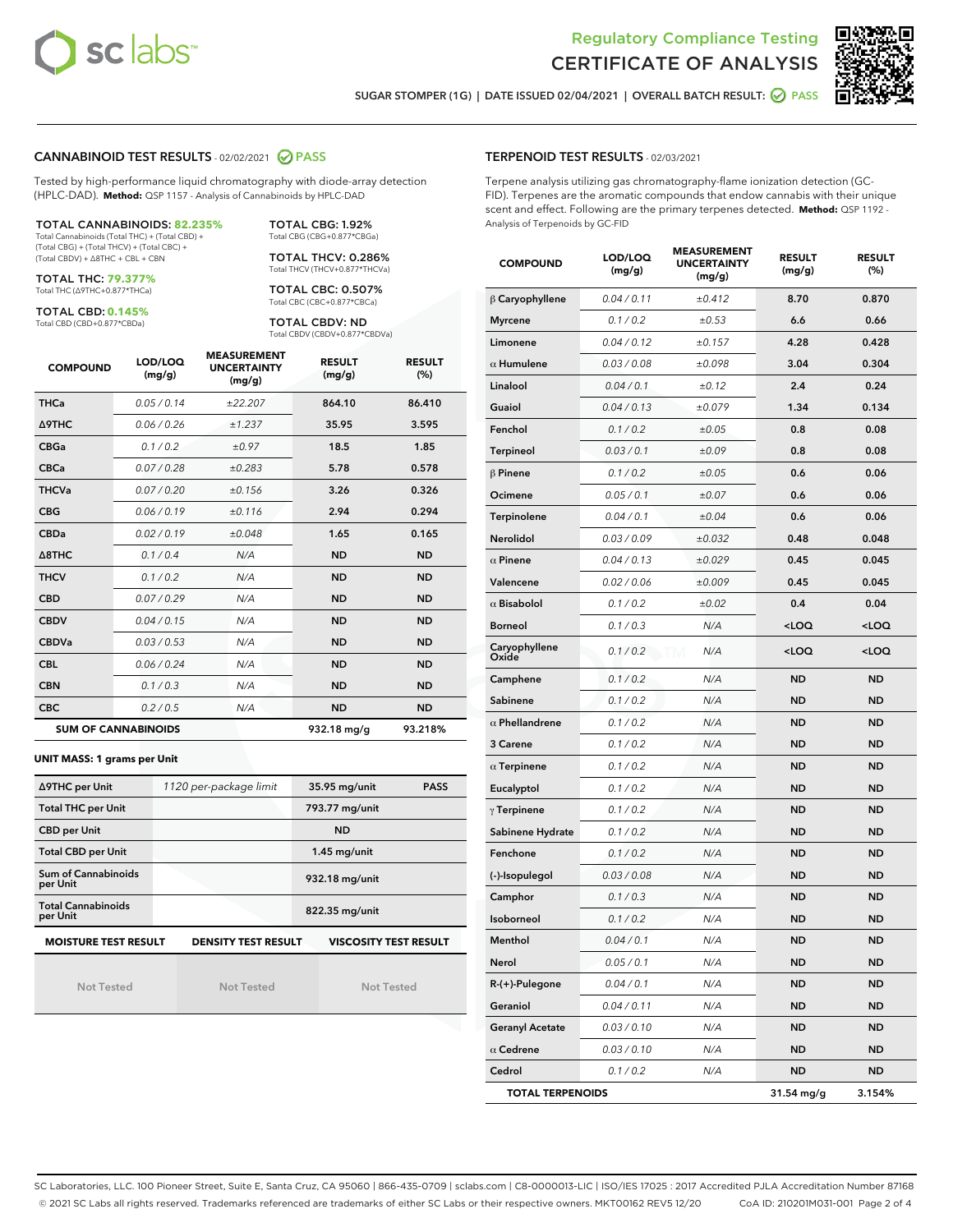



SUGAR STOMPER (1G) | DATE ISSUED 02/04/2021 | OVERALL BATCH RESULT: ● PASS

# CATEGORY 1 PESTICIDE TEST RESULTS - 02/03/2021 2 PASS

Pesticide and plant growth regulator analysis utilizing high-performance liquid chromatography-mass spectrometry (HPLC-MS) or gas chromatography-mass spectrometry (GC-MS). \*GC-MS utilized where indicated. **Method:** QSP 1212 - Analysis of Pesticides and Mycotoxins by LC-MS or QSP 1213 - Analysis of Pesticides by GC-MS

| <b>COMPOUND</b>             | LOD/LOQ<br>$(\mu g/g)$ | <b>ACTION</b><br><b>LIMIT</b><br>$(\mu q/q)$ | <b>MEASUREMENT</b><br><b>UNCERTAINTY</b><br>$(\mu g/g)$ | <b>RESULT</b><br>$(\mu g/g)$ | <b>RESULT</b> |
|-----------------------------|------------------------|----------------------------------------------|---------------------------------------------------------|------------------------------|---------------|
| Aldicarb                    | 0.03 / 0.08            | $\ge$ LOD                                    | N/A                                                     | <b>ND</b>                    | <b>PASS</b>   |
| Carbofuran                  | 0.02/0.05              | $>$ LOD                                      | N/A                                                     | <b>ND</b>                    | <b>PASS</b>   |
| Chlordane*                  | 0.03 / 0.08            | $\ge$ LOD                                    | N/A                                                     | <b>ND</b>                    | <b>PASS</b>   |
| Chlorfenapyr*               | 0.03/0.10              | $\ge$ LOD                                    | N/A                                                     | <b>ND</b>                    | <b>PASS</b>   |
| Chlorpyrifos                | 0.02 / 0.06            | $\ge$ LOD                                    | N/A                                                     | <b>ND</b>                    | <b>PASS</b>   |
| Coumaphos                   | 0.02 / 0.07            | $>$ LOD                                      | N/A                                                     | <b>ND</b>                    | <b>PASS</b>   |
| <b>Daminozide</b>           | 0.02 / 0.07            | $\ge$ LOD                                    | N/A                                                     | <b>ND</b>                    | <b>PASS</b>   |
| <b>DDVP</b><br>(Dichlorvos) | 0.03/0.09              | $\ge$ LOD                                    | N/A                                                     | <b>ND</b>                    | <b>PASS</b>   |
| <b>Dimethoate</b>           | 0.03 / 0.08            | $\ge$ LOD                                    | N/A                                                     | <b>ND</b>                    | <b>PASS</b>   |
| Ethoprop(hos)               | 0.03/0.10              | $\ge$ LOD                                    | N/A                                                     | <b>ND</b>                    | <b>PASS</b>   |
| Etofenprox                  | 0.02 / 0.06            | $\ge$ LOD                                    | N/A                                                     | <b>ND</b>                    | <b>PASS</b>   |
| Fenoxycarb                  | 0.03 / 0.08            | $\ge$ LOD                                    | N/A                                                     | <b>ND</b>                    | <b>PASS</b>   |
| Fipronil                    | 0.03/0.08              | $>$ LOD                                      | N/A                                                     | <b>ND</b>                    | <b>PASS</b>   |
| Imazalil                    | 0.02 / 0.06            | $\ge$ LOD                                    | N/A                                                     | <b>ND</b>                    | <b>PASS</b>   |
| Methiocarb                  | 0.02 / 0.07            | $\ge$ LOD                                    | N/A                                                     | <b>ND</b>                    | <b>PASS</b>   |
| Methyl<br>parathion         | 0.03/0.10              | $>$ LOD                                      | N/A                                                     | <b>ND</b>                    | <b>PASS</b>   |
| <b>Mevinphos</b>            | 0.03/0.09              | $>$ LOD                                      | N/A                                                     | <b>ND</b>                    | <b>PASS</b>   |
| Paclobutrazol               | 0.02 / 0.05            | $\ge$ LOD                                    | N/A                                                     | <b>ND</b>                    | <b>PASS</b>   |
| Propoxur                    | 0.03/0.09              | $\ge$ LOD                                    | N/A                                                     | <b>ND</b>                    | <b>PASS</b>   |
| Spiroxamine                 | 0.03 / 0.08            | $\ge$ LOD                                    | N/A                                                     | <b>ND</b>                    | <b>PASS</b>   |
| <b>Thiacloprid</b>          | 0.03/0.10              | $\ge$ LOD                                    | N/A                                                     | <b>ND</b>                    | <b>PASS</b>   |

### CATEGORY 2 PESTICIDE TEST RESULTS - 02/03/2021 @ PASS

| <b>COMPOUND</b>   | LOD/LOQ<br>$(\mu g/g)$ | <b>ACTION</b><br><b>LIMIT</b><br>$(\mu g/g)$ | <b>MEASUREMENT</b><br><b>UNCERTAINTY</b><br>$(\mu g/g)$ | <b>RESULT</b><br>$(\mu g/g)$ | <b>RESULT</b> |
|-------------------|------------------------|----------------------------------------------|---------------------------------------------------------|------------------------------|---------------|
| Abamectin         | 0.03/0.10              | 0.1                                          | N/A                                                     | <b>ND</b>                    | <b>PASS</b>   |
| Acephate          | 0.02/0.07              | 0.1                                          | N/A                                                     | <b>ND</b>                    | <b>PASS</b>   |
| Acequinocyl       | 0.02/0.07              | 0.1                                          | N/A                                                     | <b>ND</b>                    | <b>PASS</b>   |
| Acetamiprid       | 0.02/0.05              | 0.1                                          | N/A                                                     | <b>ND</b>                    | <b>PASS</b>   |
| Azoxystrobin      | 0.02/0.07              | 0.1                                          | N/A                                                     | <b>ND</b>                    | <b>PASS</b>   |
| <b>Bifenazate</b> | 0.01/0.04              | 0.1                                          | N/A                                                     | <b>ND</b>                    | <b>PASS</b>   |
| <b>Bifenthrin</b> | 0.02/0.05              | 3                                            | N/A                                                     | <b>ND</b>                    | <b>PASS</b>   |
| <b>Boscalid</b>   | 0.03/0.09              | 0.1                                          | N/A                                                     | <b>ND</b>                    | <b>PASS</b>   |

# CATEGORY 2 PESTICIDE TEST RESULTS - 02/03/2021 continued

| <b>COMPOUND</b>               | LOD/LOQ<br>(µg/g) | <b>ACTION</b><br>LIMIT<br>$(\mu g/g)$ | <b>MEASUREMENT</b><br><b>UNCERTAINTY</b><br>(µg/g) | <b>RESULT</b><br>(µg/g) | <b>RESULT</b> |
|-------------------------------|-------------------|---------------------------------------|----------------------------------------------------|-------------------------|---------------|
| Captan                        | 0.19/0.57         | 0.7                                   | N/A                                                | ND                      | <b>PASS</b>   |
| Carbaryl                      | 0.02 / 0.06       | 0.5                                   | N/A                                                | ND                      | <b>PASS</b>   |
| Chlorantranilip-<br>role      | 0.04 / 0.12       | 10                                    | N/A                                                | <b>ND</b>               | <b>PASS</b>   |
| Clofentezine                  | 0.03 / 0.09       | 0.1                                   | N/A                                                | <b>ND</b>               | <b>PASS</b>   |
| Cyfluthrin                    | 0.12 / 0.38       | 2                                     | N/A                                                | ND                      | <b>PASS</b>   |
| Cypermethrin                  | 0.11/0.32         | 1                                     | N/A                                                | ND                      | <b>PASS</b>   |
| Diazinon                      | 0.02 / 0.05       | 0.1                                   | N/A                                                | <b>ND</b>               | <b>PASS</b>   |
| Dimethomorph                  | 0.03/0.09         | 2                                     | N/A                                                | ND                      | <b>PASS</b>   |
| Etoxazole                     | 0.02 / 0.06       | 0.1                                   | N/A                                                | <b>ND</b>               | <b>PASS</b>   |
| Fenhexamid                    | 0.03/0.09         | 0.1                                   | N/A                                                | ND                      | <b>PASS</b>   |
| Fenpyroximate                 | 0.02 / 0.06       | 0.1                                   | N/A                                                | ND                      | <b>PASS</b>   |
| Flonicamid                    | 0.03 / 0.10       | 0.1                                   | N/A                                                | ND                      | <b>PASS</b>   |
| Fludioxonil                   | 0.03/0.10         | 0.1                                   | N/A                                                | <b>ND</b>               | <b>PASS</b>   |
| Hexythiazox                   | 0.02 / 0.07       | 0.1                                   | N/A                                                | ND                      | <b>PASS</b>   |
| Imidacloprid                  | 0.04 / 0.11       | 5                                     | N/A                                                | ND                      | <b>PASS</b>   |
| Kresoxim-methyl               | 0.02 / 0.07       | 0.1                                   | N/A                                                | ND                      | <b>PASS</b>   |
| Malathion                     | 0.03/0.09         | 0.5                                   | N/A                                                | ND                      | <b>PASS</b>   |
| Metalaxyl                     | 0.02 / 0.07       | $\overline{2}$                        | N/A                                                | ND                      | <b>PASS</b>   |
| Methomyl                      | 0.03 / 0.10       | 1                                     | N/A                                                | <b>ND</b>               | <b>PASS</b>   |
| Myclobutanil                  | 0.03/0.09         | 0.1                                   | N/A                                                | ND                      | <b>PASS</b>   |
| Naled                         | 0.02 / 0.07       | 0.1                                   | N/A                                                | ND                      | <b>PASS</b>   |
| Oxamyl                        | 0.04 / 0.11       | 0.5                                   | N/A                                                | <b>ND</b>               | <b>PASS</b>   |
| Pentachloronitro-<br>benzene* | 0.03 / 0.09       | 0.1                                   | N/A                                                | <b>ND</b>               | <b>PASS</b>   |
| Permethrin                    | 0.04 / 0.12       | 0.5                                   | N/A                                                | <b>ND</b>               | <b>PASS</b>   |
| Phosmet                       | 0.03 / 0.10       | 0.1                                   | N/A                                                | ND                      | <b>PASS</b>   |
| Piperonylbu-<br>toxide        | 0.02 / 0.07       | 3                                     | N/A                                                | <b>ND</b>               | <b>PASS</b>   |
| Prallethrin                   | 0.03 / 0.08       | 0.1                                   | N/A                                                | <b>ND</b>               | <b>PASS</b>   |
| Propiconazole                 | 0.02 / 0.07       | 0.1                                   | N/A                                                | ND                      | <b>PASS</b>   |
| Pyrethrins                    | 0.04 / 0.12       | 0.5                                   | N/A                                                | ND                      | PASS          |
| Pyridaben                     | 0.02 / 0.07       | 0.1                                   | N/A                                                | <b>ND</b>               | <b>PASS</b>   |
| Spinetoram                    | 0.02 / 0.07       | 0.1                                   | N/A                                                | <b>ND</b>               | <b>PASS</b>   |
| Spinosad                      | 0.02 / 0.07       | 0.1                                   | N/A                                                | <b>ND</b>               | <b>PASS</b>   |
| Spiromesifen                  | 0.02 / 0.05       | 0.1                                   | N/A                                                | <b>ND</b>               | <b>PASS</b>   |
| Spirotetramat                 | 0.02 / 0.06       | 0.1                                   | N/A                                                | <b>ND</b>               | <b>PASS</b>   |
| Tebuconazole                  | 0.02 / 0.07       | 0.1                                   | N/A                                                | <b>ND</b>               | <b>PASS</b>   |
| Thiamethoxam                  | 0.03 / 0.10       | 5                                     | N/A                                                | <b>ND</b>               | <b>PASS</b>   |
| Trifloxystrobin               | 0.03 / 0.08       | 0.1                                   | N/A                                                | <b>ND</b>               | <b>PASS</b>   |